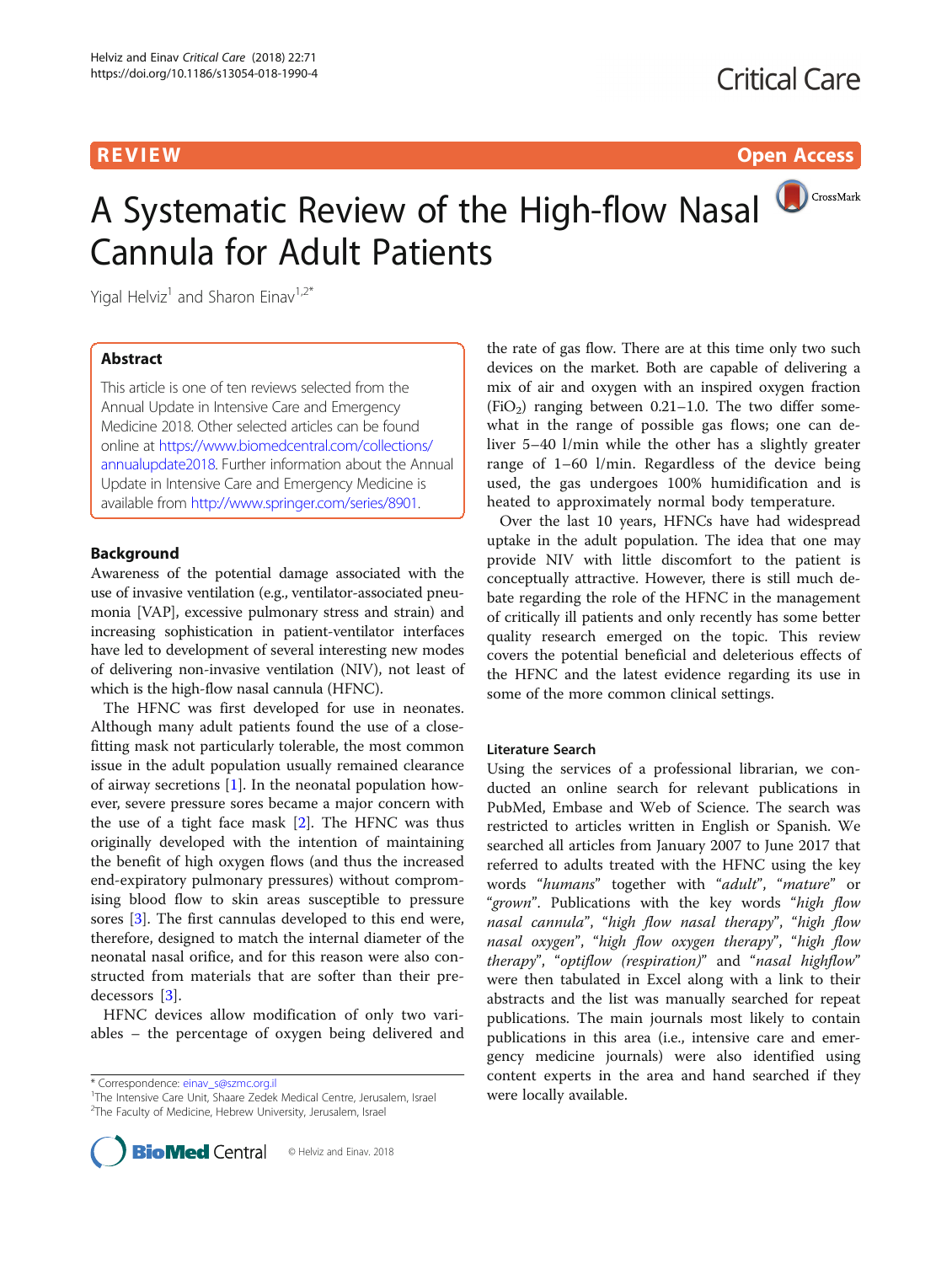For information relevant to elucidation of mechanisms of action with their associated potential benefits/harms, both human (pediatric or adult) and animal studies qualified for inclusion. For evidence regarding clinical use, only adult human studies qualified for inclusion. Reviews, randomized controlled trials (RCTs), case-control studies and case series and reports were all extracted (title and abstract) in order to screen for relevant content. The references appearing in each of the relevant papers were also hand searched.

Abstracts from the selected articles were read, and if considered eligible for further review by the authors, the complete article was obtained. Articles with information relevant to either one of the two aims of the review (elucidation of mechanisms of action with their associated potential benefits/harms and or clinical uses) qualified for inclusion. As noted above, the references of the selected articles that had been retrieved were also screened for additional possible references. Figure 1 shows the flowchart for study selection. After determining the relevance of each paper, the articles were divided into two main files according to their relevance to each aim (mechanism of action or clinical uses) and then again subdivided in accordance to subtopic within that aim (potentially beneficial/detrimental and clinical scenario – see below). Finally, the data from each topic file were summarized.

# Potential Beneficial and Deleterious Effects Potential Benefits

It has been proposed that the HFNC can provide several benefits. Among these are maintenance of a constant  $FiO<sub>2</sub>$ , generation of a positive end-expiratory pressure (PEEP), reduction of the anatomical dead space, improvement of mucociliary clearance and reduction in the work of breathing.

Maintenance of Constant FiO<sub>2</sub> Standard hospital gas delivery systems provide oxygen at 50–55 pounds per square inch (PSI). Such pressures, when released, form dangerously high flows. All NIV devices therefore include a mechanism (usually a series of valves) to modify the flow eventually delivered to the patient. Regular nasal cannulas are connected to the hospital gas delivery system via flowmeters, most of which allow delivery of gas flows up to 15 l/min. However, provision of unregulated and constant flows through standard nasal cannulas has traditionally been limited not only due to the internal diameter of the cannula but also by the discomfort generated by the lack of heating and humidification of the inspired gas. Provision of flows exceeding standard oxygen delivery (15 l/min) may be important in a dyspneic patient; tachypnea is accompanied by rapid inspiratory flows which may reach 50 l/min. When inspiratory flow rates exceed the flow of delivered oxygen, the additional flow is recruited from the surrounding air (with its  $FiO<sub>2</sub>$  of 0.21). In this situation, the inspired  $FiO<sub>2</sub>$  is significantly lower than the delivered gas [\[3](#page-7-0), [4](#page-7-0)]. In other words, as the respiratory rate of the patient increases, the actual  $FiO<sub>2</sub>$  being delivered decreases. Ventilators providing NIV overcome this issue via adaptation of the provided flow to the phases of the respiratory

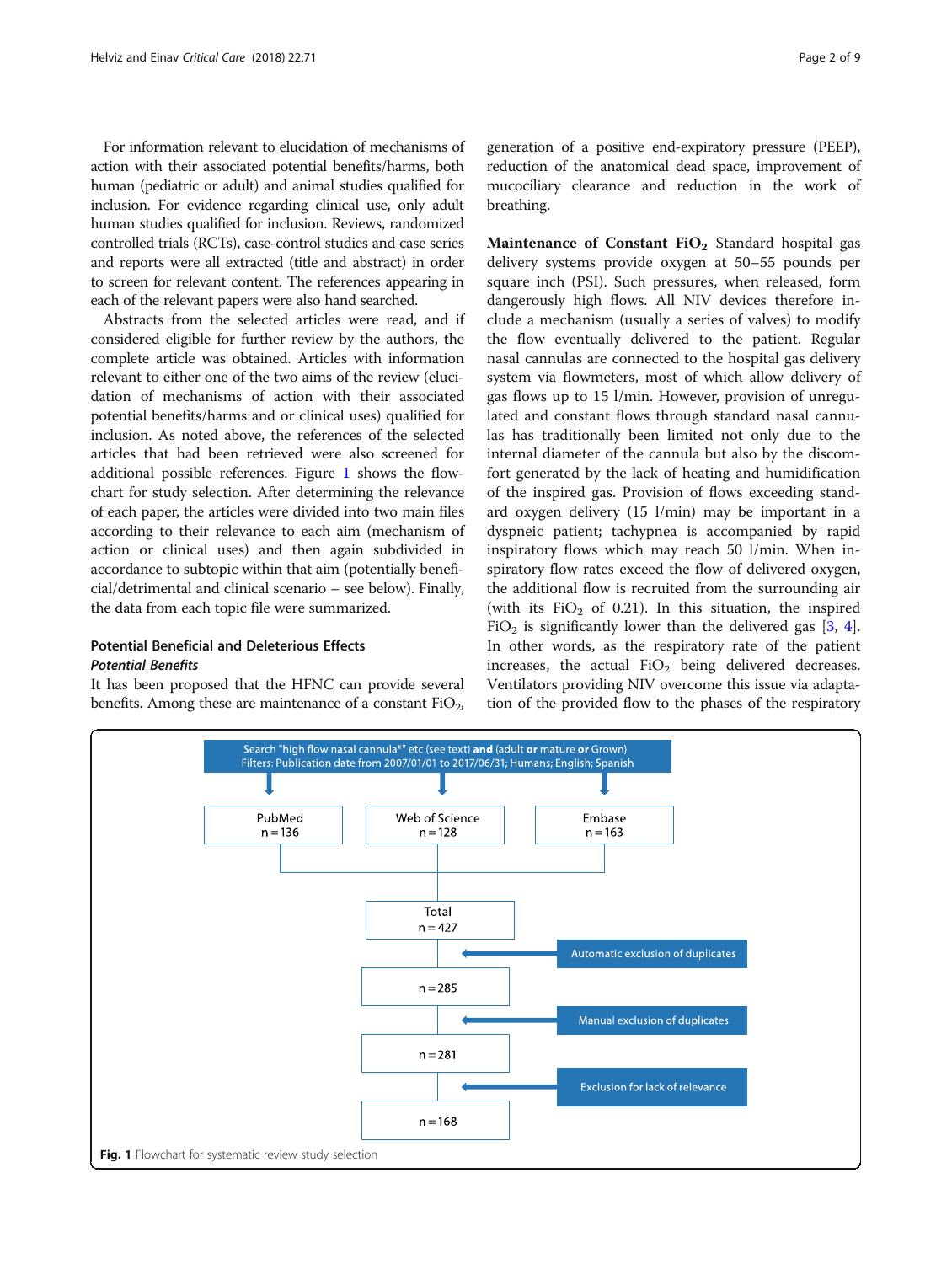cycle. The HFNC, a simpler device, provides a constant flow. However, it overcomes the issue of air-mixing by enabling delivery of oxygen at particularly high flows, which facilitates maintenance of a constant delivered  $FiO<sub>2</sub>$ .

Generation of a Positive End-expiratory Pressure A study performed in human volunteers demonstrated that high flows delivered through a HFNC generated positive airway pressures in the nasopharynx [\[5](#page-7-0)]. Animal models have also shown that these pressures are translated to increased intra-alveolar volumes. While these pressures were relatively low compared to those generated easily in closed systems  $(< 3 \text{ cm}H_2O)$ , they could potentially suffice to prevent alveolar closure. The question often asked in this context is whether such pressures are also generated when the mouth is open. A study conducted in adult men and women demonstrated that although increased HFNC flows generated a greater increase in pressure with a closed mouth, a proportionate increase was observed with the mouth open as well [[6\]](#page-7-0). Furthermore, the presence of a constant leak (such as that created by maximal mouth opening) seems to affect the initial pressure but not the pressure increment generated by an increase in flow [\[5](#page-7-0), [7](#page-7-0)].

Decrease in Anatomical Dead Space The high flow rates provided by the HFNC wash the expired volume of carbon dioxide  $(CO_2)$  from the airway, replacing it with oxygen-enriched gas. In a swine model simulating the human airway, the partial pressure of  $CO<sub>2</sub>$  was studied in high leak and low leak conditions. When the leak was low, the partial pressure of  $CO<sub>2</sub>$  was significantly lower, suggesting that the inspiratory dead-space had been washed out by the constant flow of high oxygen gas [\[7](#page-7-0)]. As patients using the HFNC may open or close their mouth at will, the clinical significance of this finding is unclear. However, it does suggest that washout may contribute to the observed increase in PaO<sub>2</sub>.

Improved Mucociliary Clearance Studies of the percent of tracheobronchial deposition as a function of radioaerosol inhalation (without medication) show a gradual decrease in deposition as the time from the last inhalation increases  $[8]$  $[8]$  $[8]$ . This suggests that as the airway dries, patients find it more difficult to clear the airway of secretions. Although there are no studies demonstrating such an effect with the HFNC, it is commonly assumed that contact with an inspired gas that has been warmed to body temperature and contains humidification will cause less mucociliary dessication and thus maintain mucociliary clearance to a greater degree than other methods of delivering oxygen that do not have these characteristics.

Decreased Work of Breathing Whether the HFNC decreases the work of breathing is still unclear, but there are studies suggesting this may indeed be the case. One study of thoraco-abdominal coordination during breathing showed an improvement in subjective measures of asynchrony over time. In this study, patients diagnosed clinically as having poor thoraco-abdominal coordination during breathing were also more likely to undergo intubation [[9\]](#page-7-0). Another study of 40 adult intensive care unit (ICU) patients with mild to moderate respiratory failure treated with the HFNC after thoracotomy demonstrated similar findings [\[10](#page-7-0)]. A strong correlation between airway pressure and end-expiratory lung impedance (a marker of end-respiratory lung volume) was demonstrated in a study using electrical impedance tomography (EIT) to study the respiratory mechanics of adult patients treated with HFNC after cardiothoracic surgery ( $n = 20$ ). The patients included had at least one sign of respiratory distress  $(\text{PaO}_2/\text{FiO}_2 < 300$ , subjective dyspnea, increased use of accessory muscles or increase in respiratory rate). Compared with conventional oxygen therapy, delivery of oxygen via the HFNC increased the end-expiratory lung impedance by 25.6%, reduced the respiratory rate and increased the tidal volume, allowing the authors to conclude that the HFNC does seem to decrease the work of breathing [[11\]](#page-7-0).

# Potential Deleterious Effects

The main concern that has arisen regarding the HFNC has been that overuse of this modality may lead to unnecessary and potentially precarious delays in intubation. In 2004, Esteban et al. published a seminal paper describing a multicenter trial that was terminated ahead of time due to an increased risk of death in ICU patients treated post-extubation with non-invasive positive pressure ventilation (NIPPV) compared with those receiving conventional oxygen therapy. The authors attributed the increased mortality in the NIPPV group to the length of time elapsing between respiratory failure and reintubation, which was significantly longer in patients receiving NIPPV [\[12](#page-7-0)]. About 10 years later, Kang et al. suggested a similar association in patients treated with the HFNC; in a single ICU, after matching, patients who were intubated early had lower ICU mortality rates [[13](#page-8-0)].

# Clinical Uses of the HFNC

The HFNC is very versatile and user friendly. It can be used in a low-monitoring environment, with almost no knowledge of mechanical ventilation. However, most patients treated with the HFNC are extremely hypoxemic, which raises important questions regarding whether it should be used in such conditions. Regardless of this controversy, several potential clinical uses for the HFNC have emerged in recent years. Among these are included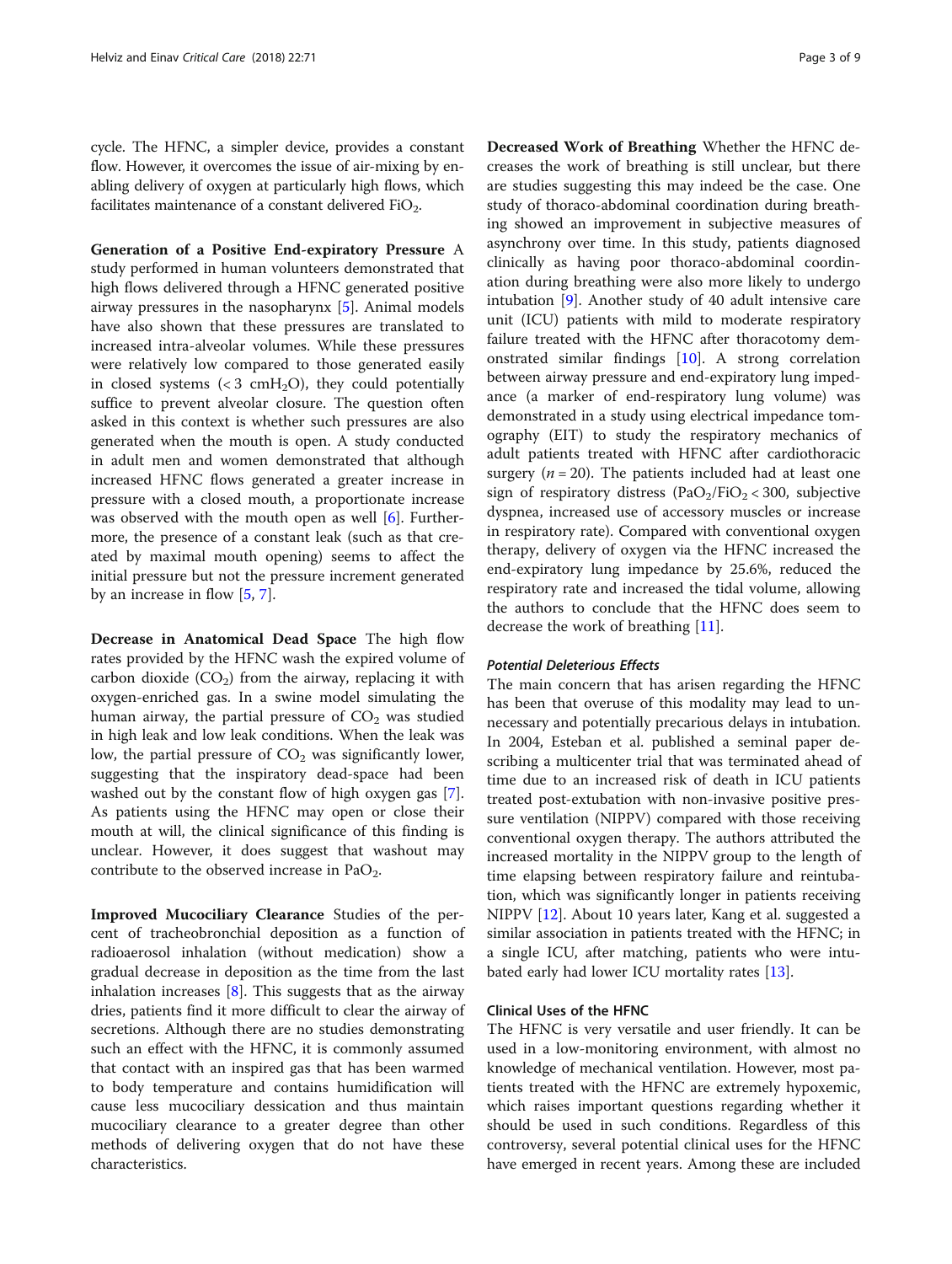the respiratory support of patients with acute hypoxemic respiratory failure or respiratory distress syndrome (ARDS), with respiratory compromise induced by heart failure and with respiratory compromise post-extubation. In this review, we also address the HFNC as an adjunct during airway instrumentation, for immune compromised patients, and as a means of reducing suffering at the end of life.

# ARDS and Acute Hypoxemic Respiratory Failure

In 2012, Rello et al. described a series of patients with severe hypoxemia as a result of H1N1 pneumonitis  $(O<sub>2</sub>Sat < 92\%$  on more than 9 l/min of oxygen via face mask). Among the patients receiving oxygen therapy via a HFNC, almost half (9/20) never required intubation and non-responders were obvious within 6 h of initiating HFNC therapy. Importantly, despite the high flows being used, none of the treating medical and nursing staff were infected with the viral disease [\[14](#page-8-0)].

Frat et al. randomized 310 patients with acute respiratory failure (PaO<sub>2</sub>/FiO<sub>2</sub> < 300) in 23 medical centers to treatment with either a face mask, NIPPV or HFNC. There was no difference in the intubation rate between the groups but patients treated with the HFNC had more ventilator-free days (if intubated) and better survival rates even after adjustment for simplified acute physiology score II (SAPS II) and a history of cardiac insufficiency [[15\]](#page-8-0). This paper was subject to several criticisms: that the trial was not powered to detect a difference in mortality  $[16]$  $[16]$ , that an excessive number of patients were excluded (only 313 of the 2506 screened patients were randomized) [[17\]](#page-8-0), that treatment with NIV was suboptimal  $[18]$  $[18]$ , that there was significant treatment overlap between the groups [[18](#page-8-0)] and finally that the fragility index was low (i.e., it would take only 5 events to change the significance of the results) [\[16\]](#page-8-0). Frat et al. emphasized the advantage of the homogeneity of their study groups in their response to comments regarding patient exclusion, noted that five more deaths would represent almost 40% of the patients who died and stated that the treatment provided with NIV (median 8 h daily for the first two days) was hardly suboptimal and that the fact that the NIV group received HFNC support between NIV sessions only strengthens the argument for the benefit of HFNC [[19\]](#page-8-0).

Three meta-analyses have studied the literature comparing HFNC to conventional oxygen therapy and NIV in patients with acute hypoxemic respiratory failure. These are presented in Table [1](#page-4-0). To summarize, mortality remains unaffected but the HFNC seems to be better tolerated than conventional oxygen therapy by the patients. Although there seems to be a signal suggesting that the HFNC may reduce intubation rate this issue remains controversial; one of the papers suggested this finding may be specific to high-risk patients (as defined

by APACHE II or SAPS II scores) [\[20](#page-8-0)], whereas another included a trial sequential analysis which demonstrated that more studies on the topic are required [[21\]](#page-8-0).

# Hypoxemia Induced by Severe Heart Failure

Roca et al. studied 10 patients with New York Heart Association (NYHA) class III heart failure during treatment with HFNC (baseline, 20 l/min, 40 l/min and posttreatment). The degree of inferior vena cava (IVC) collapse decreased in proportion to the gas flow provided, returning to baseline after treatment discontinuation (median 37, 28, 21 and 39% respectively). At the same time, respiratory rates nearly halved. The researchers concluded that the HFNC reduces preload reduction and thus may benefit patients with heart failure [\[22\]](#page-8-0). This study was criticized later by Esquinas and Papakados who noted that IVC collapsibility may be affected by multiple factors that had not been controlled for by the investigators (e.g., airway leaks, peak inspiratory and expiratory pressures, respiratory breathing patterns, airway resistance and flow characteristics) and that preload reduction should have also affected the pulmonary artery pressure and right and/or left ventricular ejection fraction, all of which remained unaffected, making the assumption regarding mechanism void [[23](#page-8-0)].

In another study of the same issue (i.e., whether the HFNC generates a continuous positive airway pressure [CPAP] effect), five female and five male healthy volunteers were connected to a HFNC at flows ranging between 0 and 60 l/min. The pressure generated inside the pharynx (measured using a catheter) showed that an increase in flow of 10 l/min produced a 0.8 cmH<sub>2</sub>O increase in expiratory pressures. Additional factors increasing this pressure were mouth closure  $(2 \text{ cmH}_2\text{O})$ , female sex (0.6 cmH<sub>2</sub>O), and greater height (0.5 cmH<sub>2</sub>O) per every 10 cm) [[6\]](#page-7-0).

## Post-extubation Respiratory Compromise

The rate of failed extubation is very variable but may range up 20% or more [\[24](#page-8-0), [25\]](#page-8-0) and the ideal treatment for prevention of reintubation has yet to be determined. Whether HFNC is beneficial post-extubation has been studied in patients after cardiothoracic surgery, abdominal surgery and in general ICU patients at both highand low-risk for reintubation.

Stéphan et al. randomized high-risk patients from six medical centers who developed hypoxemia after cardiothoracic surgery to either HFNC ( $n = 414$ ) or NIV ( $n =$ 416). Patients were included only if they had failed a spontaneous breathing trial or extubation previously, or had other risk factors for failed extubation (body mass index [BMI] > 30 or left ventricular ejection fraction [LVEF] < 40%). The authors concluded that the HFNC is a valid treatment option in this selective population after finding that the HFNC was non-inferior to NIV in terms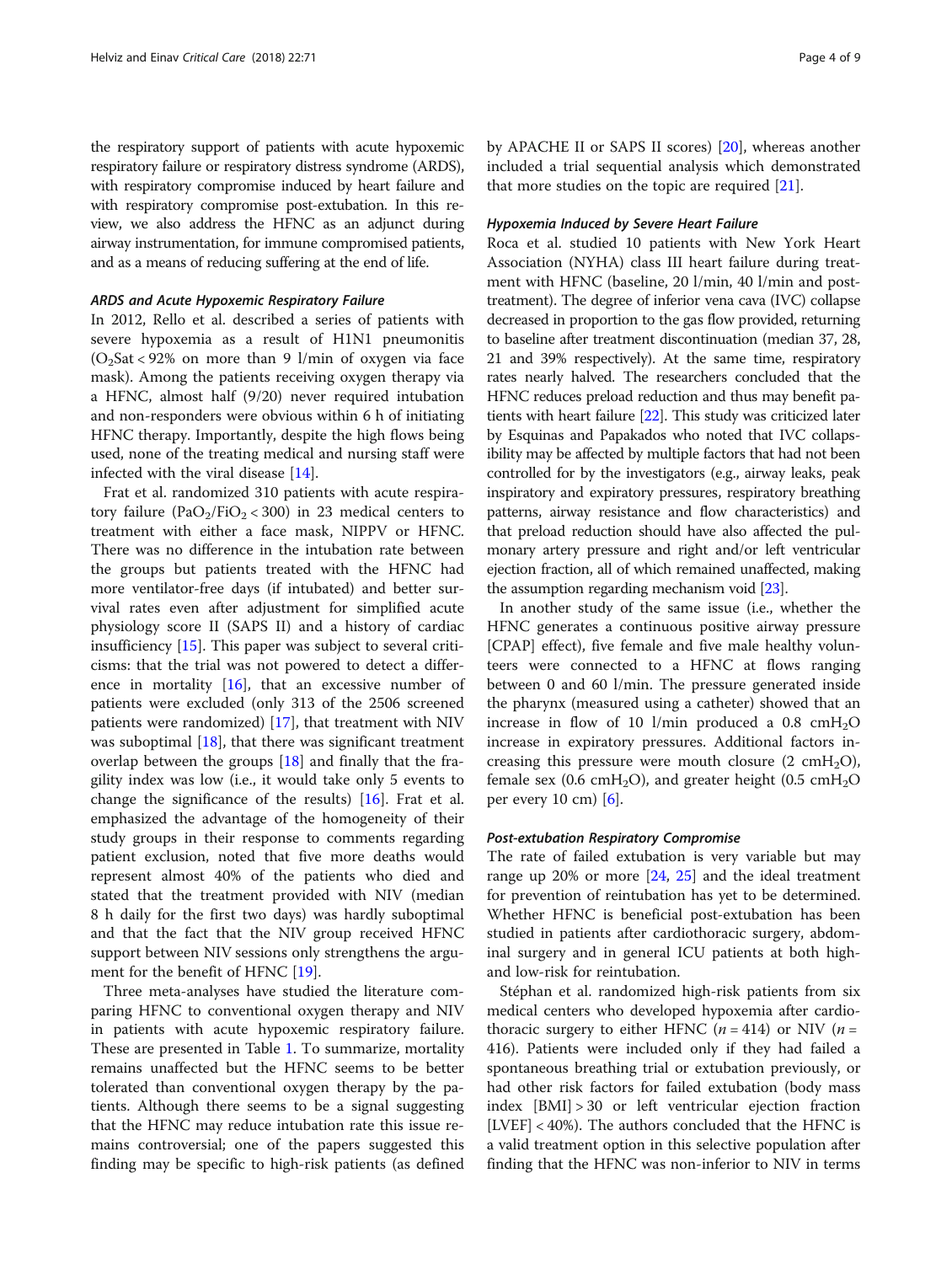|                | Table 1 Meta-analyses of the use of high-flow nasal cannulas (HFNCs) in hypoxemic respiratory failure                      |                            |      |                                                                              |                                                                                                 |         |                                                                                                                                                                                                                                            |
|----------------|----------------------------------------------------------------------------------------------------------------------------|----------------------------|------|------------------------------------------------------------------------------|-------------------------------------------------------------------------------------------------|---------|--------------------------------------------------------------------------------------------------------------------------------------------------------------------------------------------------------------------------------------------|
| Reterence      | Inclusion criteria                                                                                                         |                            |      | Number of studies Number of patients Comparators to the HFNC Intubation rate |                                                                                                 |         | Mortality Other outcomes                                                                                                                                                                                                                   |
| Ni et al. [51] | < 92% on 10-12 I/min O <sub>2</sub><br>$\leq$ 300 mmHg OR $\text{SDO}_2$<br>Adults with PaO <sub>2</sub> /FiO <sub>2</sub> | $\approx$                  | 3881 | NIV or conventional<br>oxygen therapy                                        | therapy but similar to NIV<br>conventional oxygen<br>ower compared to                           | Similar | Lower RR with HFNC compared<br>better than with conventional<br>to both conventional oxygen<br>therapy and NIV. PaO <sub>2</sub> /FiO <sub>2</sub><br>No effect on PaCO <sub>2</sub> or pH<br>No difference in ICU LOS.<br>oxygen therapy. |
| Ou et al. [20] | failure (PaO <sub>2</sub> /FiO <sub>2</sub> $\leq$ 300)<br>ypoxemic respiratory<br>Adults with acute                       | C                          | 1892 | NIV or conventional<br>oxygen therapy                                        | patients, but similar to NIV<br>conventional oxygen<br>ower compared to<br>therapy in high-risk | Similar |                                                                                                                                                                                                                                            |
|                | Monro-Somerville [21] Adults with respiratory failure                                                                      |                            | 2507 | Conventional oxygen<br>therapy                                               | Similar                                                                                         | Similar | Better tolerance of HFNC                                                                                                                                                                                                                   |
|                | NIV non-invasive ventilation, LOS length of stay, ICU intensive care                                                       | unit, RR: respiratory rate |      |                                                                              |                                                                                                 |         |                                                                                                                                                                                                                                            |

| 1<br>֠<br>֚֬֕                               |
|---------------------------------------------|
| l                                           |
|                                             |
| $\overline{\phantom{a}}$                    |
| j<br>$\frac{1}{2}$<br>j                     |
| ֚֡<br>)<br>5<br>5<br>ا<br>ا<br>מרמן רממ     |
| 5                                           |
| ١                                           |
| j<br>ּ<br>י                                 |
| ジュー りとす すり りりこ                              |
| j                                           |
| I<br>$\frac{1}{2}$<br>-<br>2<br>2<br>2<br>ć |
|                                             |
| $\vdots$<br>$\frac{a}{c}$<br>ĉ<br>ī<br>I    |

<span id="page-4-0"></span>Helviz and Einav Critical Care (2018) 22:71 and Einav Critical Care (2018) 22:71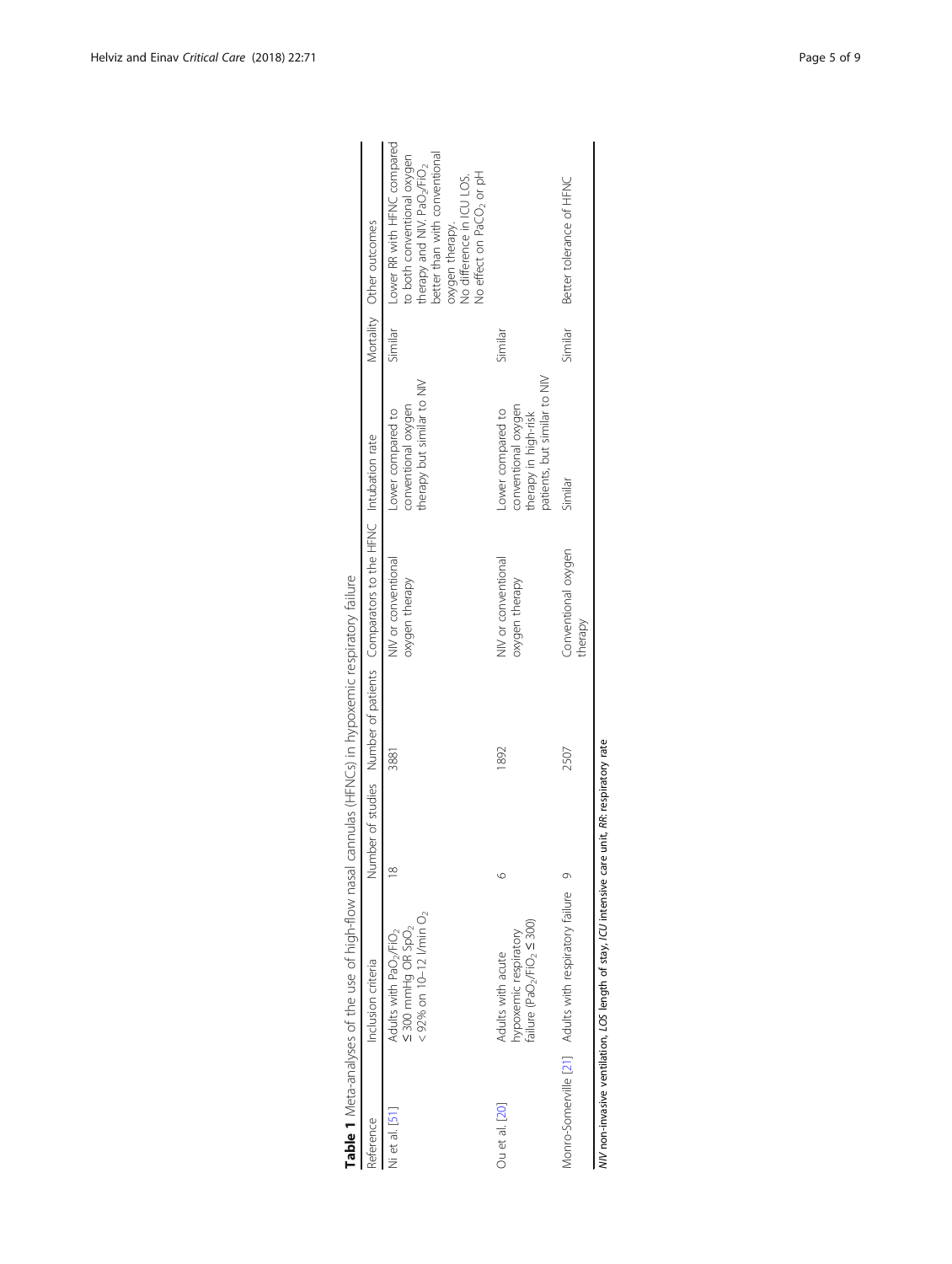of treatment failure, reintubation rate, time to treatment failure and mortality and that this treatment caused less pressure sores and skin breakdown and decreased respiratory rates  $[26]$  $[26]$ . A meta-analysis comparing HFNC with conventional oxygen therapy via face mask in the same patient population, adults extubated after cardiac surgery, found only two studies [[27](#page-8-0), [28](#page-8-0)] appropriate for inclusion (overall 495 patients). The HFNC was associated with less "escalation of therapy" (e.g., the need to increase HFNC flow, crossover to NIV) but the eventual reintubation rate was similar [\[29](#page-8-0)].

In the OPERA (Optiflow® to prevent Post-Extubation hypoxemia after Abdominal surgery) trial, Futier et al. randomized patients after abdominal surgery in three medical centers to preemptive application of either HFNC ( $n = 108$ ) or conventional oxygen therapy via face mask ( $n = 112$ ). No significant differences were found in patient outcomes [\[30\]](#page-8-0). Maggiore et al. randomized general ICU patients at risk of hypoxemia  $(\text{PaO}_2/\text{FiO}_2 < 300$ immediately before extubation) to preemptive use of either the HFNC ( $n = 53$ ) or a Venturi mask ( $n = 52$ ). Patients treated with the HFNC had higher  $PaO<sub>2</sub>/FiO<sub>2</sub>$ ratios and less interface displacement. They also desaturated less, underwent fewer reintubations and required less ventilator support. Contrary to Futier et al. these authors concluded that the HFNC should have a role in pre-emptive post-extubation management [[31\]](#page-8-0).

These inconclusive results drove others to try to determine which patients would benefit from a HFNC after extubation. Patients from seven sites were classified as either high- or low-risk for reintubation. Elderly patients (> 65 years old) and those with a high burden of disease (APACHE II score  $> 12$  points on extubation day, or  $> 1$ comorbidity), risk factors for failed extubation (BMI > 30, heart failure as the primary indication for mechanical ventilation, moderate to severe chronic obstructive pulmonary disease [COPD]) or respiratory issues potentially affecting weaning (airway patency problems, inadequate management of secretions, difficult/prolonged weaning, mechanical ventilation  $> 7$  days) were defined as high risk. The high-risk patients were randomized to either NIV ( $n = 314$ ) or HFNC ( $n = 290$ ). The low-risk patients were randomized to either conventional oxygen therapy  $(n = 263)$  or HFNC  $(n = 264)$ . The high-risk group demonstrated non-inferiority of the HFNC compared to NIV regarding reintubation rate and mortality. Only patient comfort was improved with the HFNC [[32\]](#page-8-0). The lowrisk group demonstrated a lower rate of reintubation within 72 h with the HFNC, mainly attributable to a decrease in respiratory problems. The number needed to treat in this group was calculated as 1 per 14 (95% confidence interval 8.14) [[33](#page-8-0)].

In conclusion, in post-extubation respiratory failure, the HFNC is consistently better tolerated than NIV. However, although the HFNC seems non-inferior to NIV with regards to intubation and mortality after cardiothoracic surgery and in high-risk ICU patients, its status remains controversial after abdominal surgery. It remains to be elucidated whether these dissimilarities stem from a variable effect on thoraco-abdominal coordination or other causes. In low-risk hypoxemic patients, support with the HFNC seems to prevent intubation to a certain degree compared to conventional oxygen therapy. The specific subgroups of patients that will benefit from this treatment after extubation require further research.

#### Airway Instrumentation

The HFNC has been studied as an adjunct to airway instrumentation during manipulation of the airway (e.g., bronchoscopy, intubation) in patients with both low and high risk (i.e., hypoxemia, morbid obesity).

Simon et al. randomized hypoxemic patients  $(PaO<sub>2</sub>/$  $FiO<sub>2</sub> < 300$ ) undergoing bronchoscopy in the critical care setting to HFNC or NIV (20 patients per group). The  $FiO<sub>2</sub>$  was set initially to 1.0 and then adjusted to achieve SaO<sub>2</sub> of above 90%. The HFNC was set to deliver 50 l/ min and NIV was set to a PEEP of  $3-10$  cmH<sub>2</sub>O and a pressure support of  $15-20$  cmH<sub>2</sub>O. The authors found that the HFNC was inferior to NIV for maintenance of oxygenation during bronchoscopy of critical care patients with moderate to severe hypoxemia [[34](#page-8-0)].

Lucangelo et al. compared delivery of 50% oxygen before and during bronchoscopy using either a HFNC (40 or 60 l/min) or a Venturi mask in stable patients (SaO<sub>2</sub> > 90% while breathing room air) undergoing bronchoscopy. Fifteen patients in each group contributed data at baseline (while breathing room air), at the end of bronchoscopy (during which they had received 50% oxygen using the assigned treatment modality) and 10 min after bronchoscopy (at which time they were receiving 35% oxygen through a Venturi mask). Patients receiving 60 l/ min via HFNC maintained higher  $PaO<sub>2</sub>$  values, higher arterial-alveolar oxygen tensions and higher  $PaO<sub>2</sub>/FiO<sub>2</sub>$ ratios both during and after the procedure. In an attempt to explain their findings, the authors measured airway pressures in healthy volunteers; at a flow rate of 60 l/min the median pressure measured was 3.6 cm $H_2O$ whereas at a flow rate of 40 l/min, the median pressure measured was 0  $\text{cm}H_2O$ . Although interesting, this finding does not necessarily mean that HFNC at 60 l/min must be used to maintain oxygenation during bronchoscopy in patients with mild respiratory dysfunction as suggested by the authors [\[35](#page-8-0)].

Induction of sedation/anesthesia for intubation requires (ideally) pre-oxygenation followed by administration of medications (sedatives and/or neuromuscular blockers). The resultant apnea provides better conditions for vocal cord visualization [[36\]](#page-8-0) but at the same time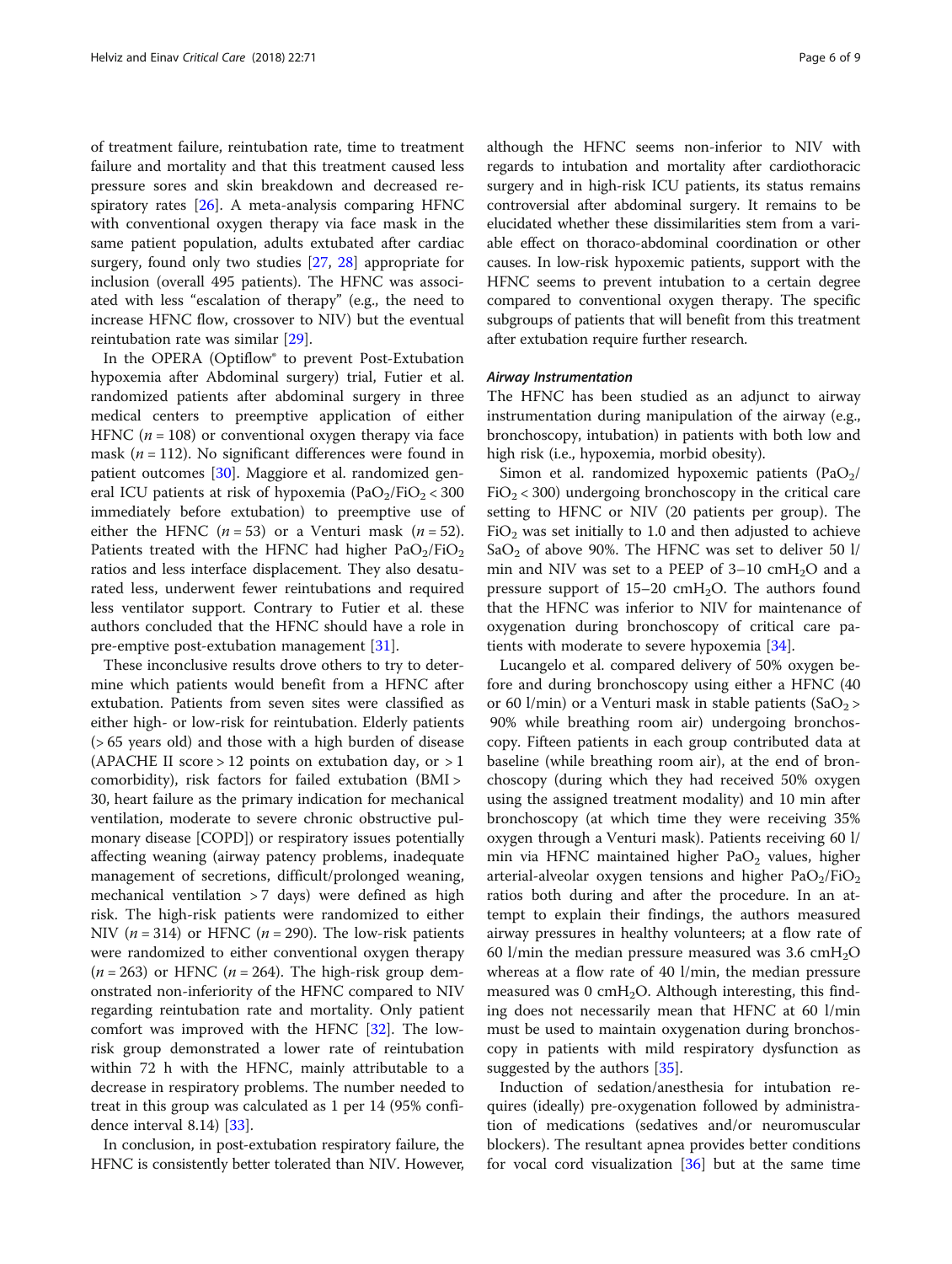may be accompanied by downward spiraling hypoxemia [[37\]](#page-8-0). Although oxygenating face masks must be removed for intubation, the HFNC may be left in place, theoretically maintaining CPAP and thereby prolonging the non-hypoxemic apnea time. Vourc'h et al. assigned adult patients with respiratory failure (PaO<sub>2</sub>/FiO<sub>2</sub> < 300, respiratory rate > 30) in six ICUs to one of two groups during intubation: either  $100\%$  FiO<sub>2</sub>/60 l/min delivered by HFNC ( $n = 63$ ) or 15 l/min O<sub>2</sub> delivered by a face mask  $(n = 61)$ . The HFNC was kept in place during intubation whereas the face mask was removed after induction of general anesthesia. Pre-oxygenation parameters, the duration of the intubation procedure and the quality of airway visualization were similar in the two groups. Despite randomization, the two groups had similar "lowest  $SaO_2s$ " and mortality rates. The authors therefore concluded that "using HFNC without discontinuation during an apneic period was not more effective than face mask in preventing desaturation regardless of the severity of respiratory distress" [[37\]](#page-8-0).

Jaber et al. randomized hypoxemic patients undergoing intubation in a single ICU (hypoxemia defined as  $SaO_2 < 90\%$  on 0.5 FiO<sub>2</sub>, respiratory rate > 30, PaO<sub>2</sub>/  $FiO<sub>2</sub> < 300$  within the four hours before inclusion) to pre-oxygenation with either a combination of NIV and HFNC  $(n = 25)$  or NIV alone  $(n = 24)$ . The time from induction to secure airway was 120 and 60 s for the intervention and control groups, respectively (calculated as non significant). The outcome was assessor-blinded. No differences were observed between the groups in intubation-related complications. However, during intubation, peripheral capillary oxygen saturation  $(SpO<sub>2</sub>)$ remained constant at 100% with combination treatment but decreased to 96% with NIV alone [\[38\]](#page-8-0). Although this difference was statistically significant, its clinical importance is doubtful.

Simon et al. also randomized patients with hypoxemic respiratory failure who required intubation to preoxygenation with either a HFNC with 50 l/min of 100% oxygen ( $n = 20$ ) or a bag-valve-mask with 10 l/min of 100% oxygen ( $n = 20$ ). In the 1 min of apnea after induction of anesthesia, saturation dropped significantly more in the bag-valve-mask group than with the HFNC [\[39](#page-8-0)]. The authors observed that only patients that had not been pre-treated with HFNC or NIV prior to preoxygenation demonstrated an increase in  $SpO<sub>2</sub>$ . This led them to conclude that pre-oxygenation with a HFNC prior to intubation should be considered only in patients with mild-moderate hypoxemia. In contrast to other authors who have published on this topic, these authors also calculated the power required to detect a 3% difference in  $SpO<sub>2</sub>$  between the groups and concluded that their study had been underpowered to detect the difference they had sought.

Obese patients have a particularly low functional residual capacity (FRC), which increases the likelihood and severity of hypoxemia during apnea when compared to other patients [[40](#page-8-0)]. Heinrich et al. randomized obese patients (BMI > 35) undergoing intubation for bariatric surgery to receive  $FiO<sub>2</sub> 1.0$  in one of three modes (11 per group): HFNC (flow 50 l/min), face mask connected to an anesthesia ventilator (flow 12 l/min) and CPAP  $(7 \text{ cmH}_2\text{O})$ . PaO<sub>2</sub> increased significantly in all the groups within one minute of initiating pre-oxygenation. However, after five minutes, patients treated with a HFNC had a significantly higher  $PaO<sub>2</sub>$  than those treated with a face mask and, after intubation (at 8.5 min),  $SpO<sub>2</sub>$ decreased significantly with the face mask and CPAP but not with the HFNC [[40](#page-8-0)].

To summarize, HFNCs may have a role in decreasing apneic hypoxemia during airway instrumentation but multicenter trials that include a greater number of patients are required to establish this claim.

#### Immune Compromise

Immune compromised patients have higher mortality rates than those with no immune compromise when intubated for respiratory failure [\[41](#page-8-0), [42](#page-8-0)]. Studies have provided conflicting results regarding mortality and intubation rates when NIV (as a modality to prevent intubation) is used in this population [[43\]](#page-8-0). Coudroy et al. reviewed the files of immune compromised patients with respiratory failure (i.e., tachypnea or respiratory distress and PaO<sub>2</sub>/FiO<sub>2</sub> ≤ 300). The patients were treated with either HFNC  $(n = 60)$ , NIV alternating with HFNC  $(n = 30)$ , or conventional oxygen therapy (25 patients). The rates of both intubation and mortality were higher with NIV than with the HFNC [\[43\]](#page-8-0). Lee et al. retrospectively studied all patients with hematological malignancy treated with HFNC in a single medical center  $(n)$ = 45); one third recovered and the rest eventually received invasive mechanical ventilation due to treatment failure. The mortality rate was 62.2%. Patients who needed endotracheal intubation had higher rates of bacterial pneumonia and death than those who required HFNC treatment alone [\[44\]](#page-8-0). Another post-hoc analysis of adult ICU patients admitted with respiratory failure yielded quite the opposite result; the intubation rate among patients treated with HFNC was 80% and the mortality rate was 73% vs. 26.7% in intubated patients. The major reason for HFNC failure was pneumonia [\[45\]](#page-8-0). None of these studies adjusted for variables that may have driven the choice of treatment (e.g., selection of NIV in patients who were apriori worse or avoidance of intubation due to futility). Thus, the data regarding use of the HFNC in immune compromised patients are not only conflicting but also of poor quality.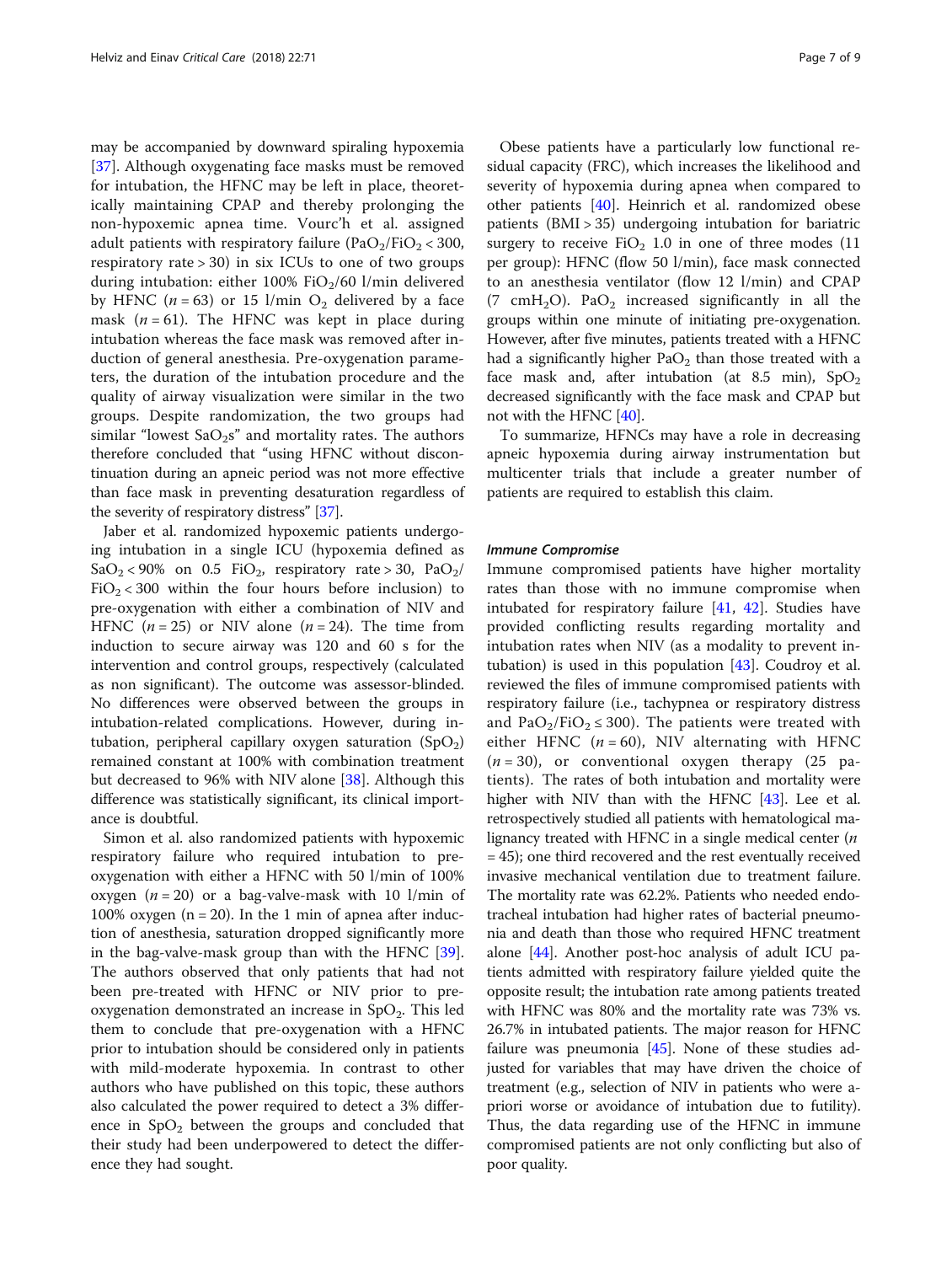# <span id="page-7-0"></span>End-of-Life Care

In 2004, the expert working group of the scientific committee of the association of palliative medicine proposed that oxygen therapy be prescribed for patients with advanced cancer if it can alleviate the symptom of breathlessness [[46\]](#page-8-0). Epstein et al. searched the database of a single hospital and identified 183 cancer patients, 55% with a do-not-attempt-resuscitation (DNAR) order, who had been treated with HFNC (median treatment time 3 days): 41% improved, 44% remained stable and 15% deteriorated during therapy. The overall mortality rate was 55% [[47](#page-8-0)]. In another retrospective cohort of hypoxemic ICU patients with a 'do-not-intubate' order  $(n = 50)$ , the authors noted a significant increase in oxygenation and a decrease in respiratory rate despite the eventual 60% mortality rate (median treatment time 30 h) [\[48](#page-8-0)]. The justification for palliative therapy with the HFNC includes both ethical considerations (beneficence) and economic considerations (justice). The benefit to be considered is alleviation of suffering. The justice to be considered is the cost of care. Fealy et al. studied ICU patients treated with a HFNC ( $n = 35$ ) versus historical controls treated with a high-flow face mask  $(n = 48)$ . The device cost per patient was reduced from \$32.56 to \$17.62 [[49](#page-8-0)].

# Conclusion

Rabbat et al. [\[50\]](#page-8-0) summarized the evidence regarding HFNC post-extubation nicely, and this summary holds true for the use of the HFNC in almost every clinical scenario. Difficulties in blinding of the treatment arm constitute a major source of bias in all of the comparative studies on the HFNC; only one study attempted blinding [[38\]](#page-8-0). The HFNC is consistently better tolerated by patients than NIV. The advantage of this, apart from patient comfort, is that the patient can probably remain connected to the device for longer periods. However, this can also be a disadvantage if it leads to dangerous delays in intubation.

The HFNC seems more effective than conventional oxygen therapy and non-inferior to NIV in most studies. The quality of data on the HFNC is slightly better regarding patients post-extubation, but there is need for more studies even in this clinical setting to generate a clearer signal. The HFNC seems to hold promise for apneic oxygenation during airway instrumentation but the studies performed on this topic have largely been underpowered. With regards to provision of HFNC therapy to immune compromised patients and those requiring palliative care, the retrospective nature of the studies performed thus far precludes determination of any causative association between patient management and outcome. However, there may be ethical considerations for providing this treatment in some cases.

## Acknowledgements

We are indebted to Dr. Iris Arad for the hours she spend performing the online search. Without her professional help this article could have never been written.

#### Acknowledgements

Not applicable.

#### Funding

Publication costs were funded by a competitive research grant endowed to the PI.

#### Availability of data and materials

Not applicable.

#### Authors' contributions

SE designed and conceived the paper and provided the consultation required for the literature search, YH and SE reviewed, downloaded and selected the papers selected for the review, and wrote the paper together. Both authors have read and approved of the final manuscript.

#### Ethics approval and consent to participate

Not applicable

Consent for publication Not applicable.

#### Competing interests

The authors declare that they have no competing interests.

#### Publisher's Note

Springer Nature remains neutral with regard to jurisdictional claims in published maps and institutional affiliations.

#### Published online: 20 March 2018

#### References

- 1. Ozyilmaz E, Ugurlu AO, Nava S. Timing of noninvasive ventilation failure: causes, risk factors, and potential remedies. BMC Pulm Med. 2014;14:19.
- 2. Shoemaker M, Pierce M, Yoder B, DiGeronimo R. High flow nasal cannula versus nasal CPAP for neonatal respiratory disease: a retrospective study. J Perinatol. 2007;27:85–91.
- 3. Ward JJ. High-flow oxygen administration by nasal cannula for adult and perinatal patients. Respir Care. 2013;58:98–122.
- 4. Nishimura M. High-flow nasal cannula oxygen therapy in adults. J Intensive Care. 2016;3:15.
- 5. Parke RL, Eccleston ML, McGuinness SP. The effects of flow on airway pressure during nasal high-flow oxygen therapy. Respir Care. 2011;56:1151–5.
- 6. Groves N, Tobin A. High flow nasal oxygen generates positive airway pressure in adult volunteers. Aust Crit Care. 2007;20:126–31.
- 7. Frizzola M, Miller TL, Rodriguez ME, et al. High-flow nasal cannula: Impact on oxygenation and ventilation in an acute lung injury model. Pediatr Pulmonol. 2011;46:67–74.
- 8. Hasani A, Chapman T, McCool D, et al. Domiciliary humidification improves lung mucociliary clearance in patients with bronchiectasis. Chron Respir Dis. 2008;5:81–6.
- 9. Sztrymf B, Messika J, Bertrand F, et al. Beneficial effects of humidified high flow nasal oxygen in critical care patients: a prospective pilot study. Intensive Care Med. 2011;37:1780–6.
- 10. Itagaki T, Okuda N, Tsunano Y, et al. Effect of high-flow nasal cannula on thoraco-abdominal synchrony in adult critically ill patients. Respir Care. 2014;59:70–4.
- 11. Corley A, Caruana LR, Barnett AG, et al. Oxygen delivery through high-flow nasal cannulae increase end-expiratory lung volume and reduce respiratory rate in post-cardiac surgical patients. Br J Anaesth. 2011;107:998–1004.
- 12. Esteban A, Frutos-Vivar F, Ferguson ND, et al. Noninvasive positive-pressure ventilation for respiratory failure after extubation. N Engl J Med. 2004;350: 2452–60.